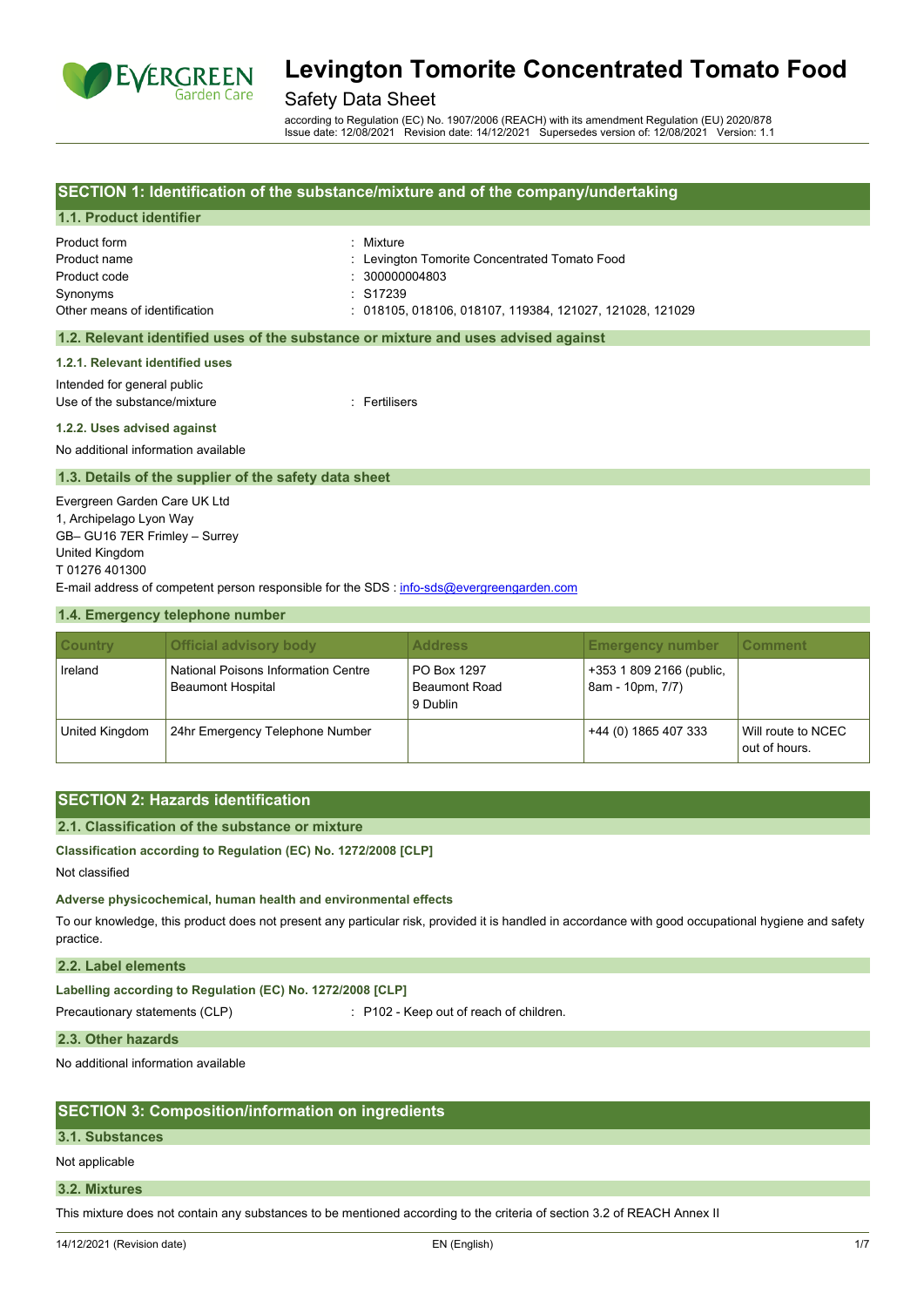# Safety Data Sheet

according to Regulation (EC) No. 1907/2006 (REACH) with its amendment Regulation (EU) 2020/878

| <b>SECTION 4: First aid measures</b>                                                                                                                       |                                                                                                                                                                                                             |  |
|------------------------------------------------------------------------------------------------------------------------------------------------------------|-------------------------------------------------------------------------------------------------------------------------------------------------------------------------------------------------------------|--|
| 4.1. Description of first aid measures                                                                                                                     |                                                                                                                                                                                                             |  |
| First-aid measures after inhalation<br>First-aid measures after skin contact<br>First-aid measures after eye contact<br>First-aid measures after ingestion | : Remove person to fresh air and keep comfortable for breathing.<br>: Wash skin with plenty of water.<br>: Rinse eyes with water as a precaution.<br>: Call a poison center or a doctor if you feel unwell. |  |
| 4.2. Most important symptoms and effects, both acute and delayed                                                                                           |                                                                                                                                                                                                             |  |
| No additional information available                                                                                                                        |                                                                                                                                                                                                             |  |
| 4.3. Indication of any immediate medical attention and special treatment needed                                                                            |                                                                                                                                                                                                             |  |
| Treat symptomatically.                                                                                                                                     |                                                                                                                                                                                                             |  |

| <b>SECTION 5: Firefighting measures</b>                    |                                                                                                                                             |  |
|------------------------------------------------------------|---------------------------------------------------------------------------------------------------------------------------------------------|--|
| 5.1. Extinguishing media                                   |                                                                                                                                             |  |
| Suitable extinguishing media                               | : Water spray. Dry powder. Foam. Carbon dioxide.                                                                                            |  |
| 5.2. Special hazards arising from the substance or mixture |                                                                                                                                             |  |
| Hazardous decomposition products in case of fire           | : Toxic fumes may be released.                                                                                                              |  |
| 5.3. Advice for firefighters                               |                                                                                                                                             |  |
| Protection during firefighting                             | : Do not attempt to take action without suitable protective equipment. Self-contained<br>breathing apparatus. Complete protective clothing. |  |

| <b>SECTION 6: Accidental release measures</b>             |                                                                                                                                                                |
|-----------------------------------------------------------|----------------------------------------------------------------------------------------------------------------------------------------------------------------|
|                                                           | 6.1. Personal precautions, protective equipment and emergency procedures                                                                                       |
| 6.1.1. For non-emergency personnel                        |                                                                                                                                                                |
| Emergency procedures                                      | : Ventilate spillage area.                                                                                                                                     |
| 6.1.2. For emergency responders                           |                                                                                                                                                                |
| Protective equipment                                      | : Do not attempt to take action without suitable protective equipment. For further information<br>refer to section 8: "Exposure controls/personal protection". |
| <b>6.2. Environmental precautions</b>                     |                                                                                                                                                                |
| Avoid release to the environment.                         |                                                                                                                                                                |
| 6.3. Methods and material for containment and cleaning up |                                                                                                                                                                |
| Methods for cleaning up<br>Other information              | : Take up liquid spill into absorbent material.<br>: Dispose of materials or solid residues at an authorized site.                                             |
| 6.4. Reference to other sections                          |                                                                                                                                                                |

For further information refer to section 13.

| <b>SECTION 7: Handling and storage</b>                            |                                                                                                                                                                                              |  |  |
|-------------------------------------------------------------------|----------------------------------------------------------------------------------------------------------------------------------------------------------------------------------------------|--|--|
| 7.1. Precautions for safe handling                                |                                                                                                                                                                                              |  |  |
| Precautions for safe handling<br>Hygiene measures                 | : Ensure good ventilation of the work station. Wear personal protective equipment.<br>: Do not eat, drink or smoke when using this product. Always wash hands after handling the<br>product. |  |  |
| 7.2. Conditions for safe storage, including any incompatibilities |                                                                                                                                                                                              |  |  |
| Storage conditions                                                | : Store in a well-ventilated place. Keep cool.                                                                                                                                               |  |  |
| 7.3. Specific end use(s)                                          |                                                                                                                                                                                              |  |  |

No additional information available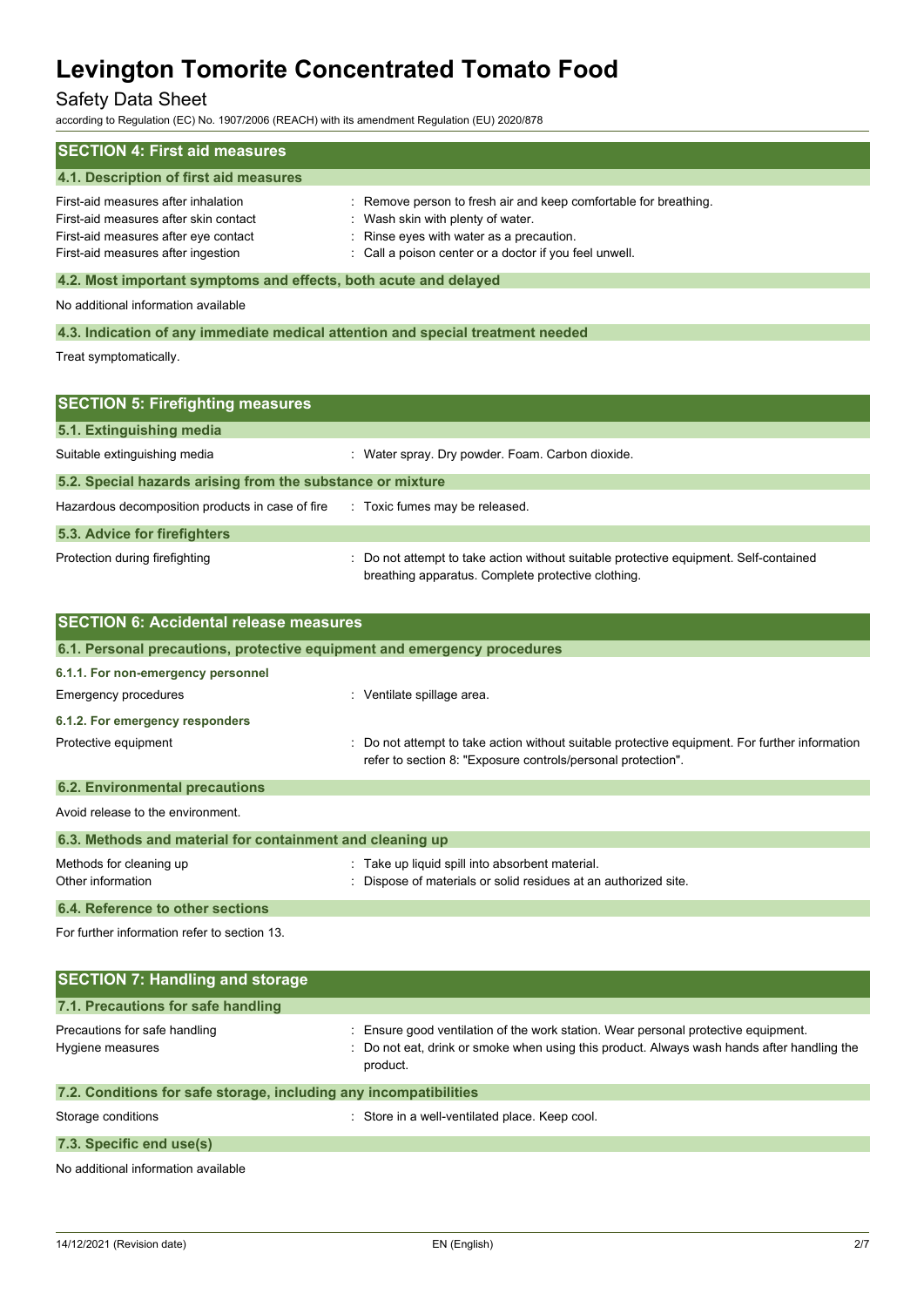# Safety Data Sheet

according to Regulation (EC) No. 1907/2006 (REACH) with its amendment Regulation (EU) 2020/878

# **SECTION 8: Exposure controls/personal protection**

#### **8.1. Control parameters**

#### **8.1.1 National occupational exposure and biological limit values**

No additional information available

#### **8.1.2. Recommended monitoring procedures**

No additional information available

## **8.1.3. Air contaminants formed**

- No additional information available
- **8.1.4. DNEL and PNEC**

No additional information available

#### **8.1.5. Control banding**

No additional information available

#### **8.2. Exposure controls**

**8.2.1. Appropriate engineering controls**

#### **Appropriate engineering controls:**

Ensure good ventilation of the work station.

#### **8.2.2. Personal protection equipment**

#### **Personal protective equipment symbol(s):**



#### **8.2.2.1. Eye and face protection**

**Eye protection:** Safety glasses

#### **8.2.2.2. Skin protection**

**Skin and body protection:** Wear suitable protective clothing

**Hand protection:** Protective gloves

#### **8.2.2.3. Respiratory protection**

#### **Respiratory protection:**

In case of insufficient ventilation, wear suitable respiratory equipment

#### **8.2.2.4. Thermal hazards**

No additional information available

#### **8.2.3. Environmental exposure controls**

# **Environmental exposure controls:**

Avoid release to the environment.

| <b>SECTION 9: Physical and chemical properties</b>         |                     |  |
|------------------------------------------------------------|---------------------|--|
| 9.1. Information on basic physical and chemical properties |                     |  |
| Physical state                                             | : Liguid            |  |
| Appearance                                                 | : Liquid.           |  |
| Colour                                                     | : Brown.            |  |
| Odour                                                      | : Odourless.        |  |
| Odour threshold                                            | : No data available |  |

pH : 6 (5.5 – 6.5) @ 20°C +-2°C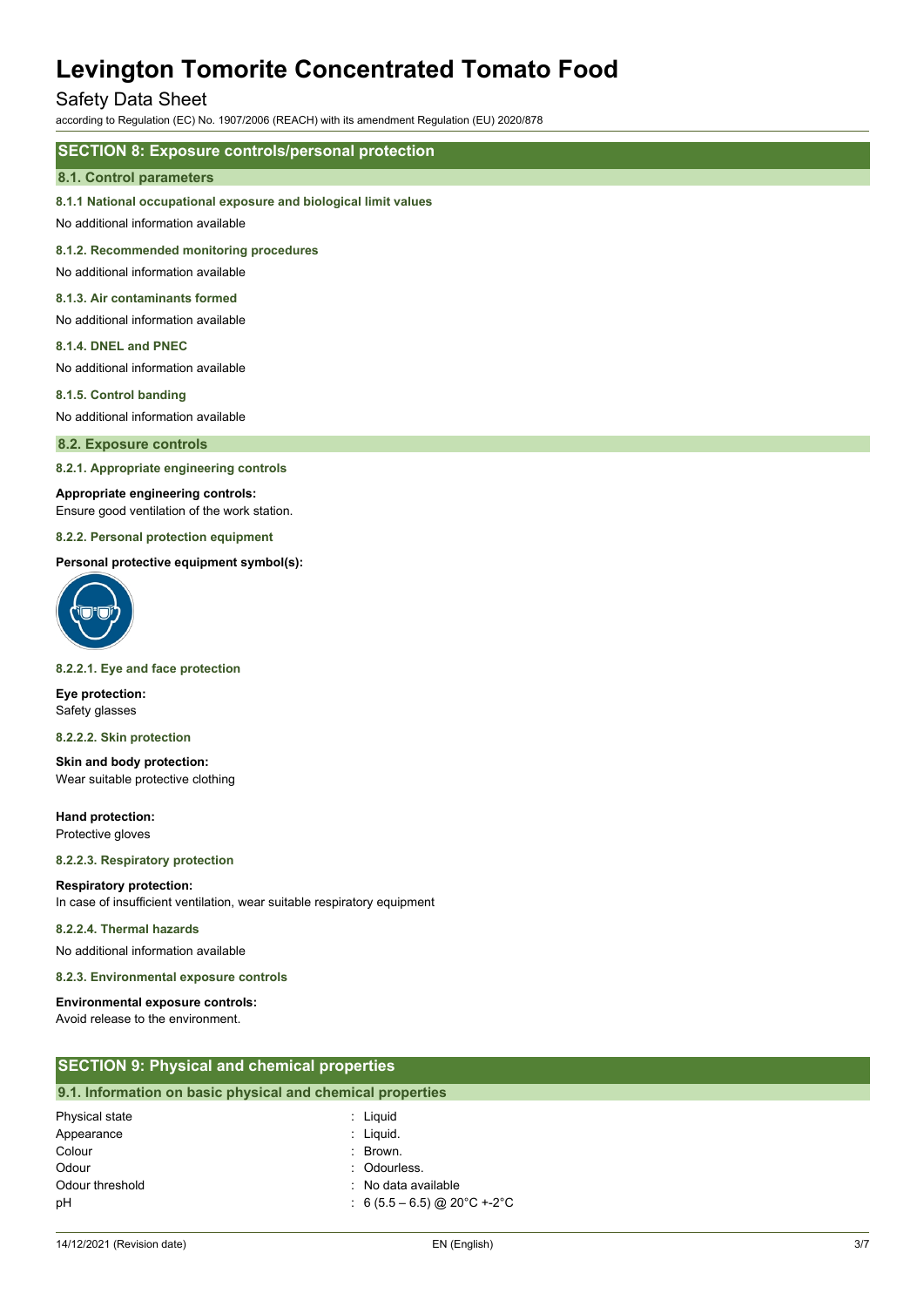# Safety Data Sheet

according to Regulation (EC) No. 1907/2006 (REACH) with its amendment Regulation (EU) 2020/878

| Relative evaporation rate (butylacetate=1)      | No data available          |
|-------------------------------------------------|----------------------------|
| Melting point                                   | Not applicable             |
| Freezing point                                  | No data available          |
| Boiling point                                   | No data available          |
| Flash point                                     | No data available          |
| Auto-ignition temperature                       | No data available          |
| Decomposition temperature                       | No data available          |
| Flammability (solid, gas)                       | Not applicable             |
| Vapour pressure                                 | No data available          |
| Relative vapour density at 20 °C                | No data available          |
| Relative density                                | 1.161 (1.14 – 1.182) g/cm3 |
| Solubility                                      | No data available          |
| Partition coefficient n-octanol/water (Log Pow) | No data available          |
| Viscosity, kinematic                            | No data available          |
| Viscosity, dynamic                              | No data available          |
| Explosive properties                            | No data available          |
| Oxidising properties                            | No data available          |
| <b>Explosion limits</b>                         | No data available          |
|                                                 |                            |

# **9.2. Other information**

No additional information available

# **SECTION 10: Stability and reactivity**

### **10.1. Reactivity**

The product is non-reactive under normal conditions of use, storage and transport.

#### **10.2. Chemical stability**

Stable under normal conditions.

### **10.3. Possibility of hazardous reactions**

No dangerous reactions known under normal conditions of use.

### **10.4. Conditions to avoid**

None under recommended storage and handling conditions (see section 7).

**10.5. Incompatible materials**

No additional information available

### **10.6. Hazardous decomposition products**

Under normal conditions of storage and use, hazardous decomposition products should not be produced.

| <b>SECTION 11: Toxicological information</b> |                                           |  |  |
|----------------------------------------------|-------------------------------------------|--|--|
|                                              | 11.1 Information on toxicological effects |  |  |
| Acute toxicity (oral)                        | : Not classified                          |  |  |
| Acute toxicity (dermal)                      | : Not classified                          |  |  |
| Acute toxicity (inhalation)                  | : Not classified                          |  |  |
| Skin corrosion/irritation                    | : Not classified                          |  |  |
|                                              | pH: 6 (5.5 – 6.5) @ 20 °C +-2 °C          |  |  |
| Serious eye damage/irritation                | : Not classified                          |  |  |
|                                              | pH: 6 (5.5 – 6.5) @ 20 °C +-2 °C          |  |  |
| Respiratory or skin sensitisation            | : Not classified                          |  |  |
| Germ cell mutagenicity                       | : Not classified                          |  |  |
| Carcinogenicity                              | : Not classified                          |  |  |
| Reproductive toxicity                        | : Not classified                          |  |  |
| STOT-single exposure                         | : Not classified                          |  |  |
| STOT-repeated exposure                       | : Not classified                          |  |  |
| Aspiration hazard                            | : Not classified                          |  |  |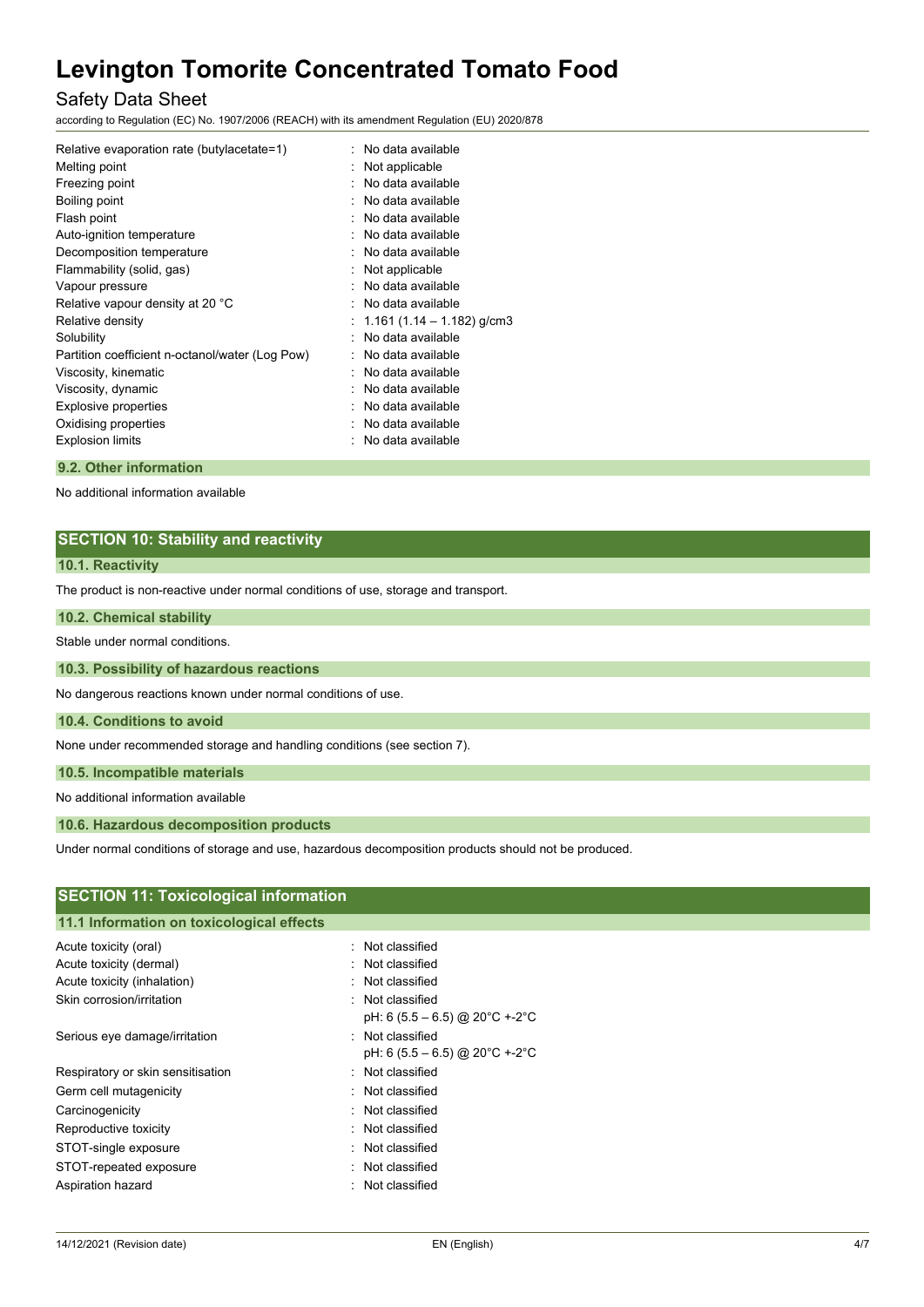# Safety Data Sheet

according to Regulation (EC) No. 1907/2006 (REACH) with its amendment Regulation (EU) 2020/878

| <b>SECTION 12: Ecological information</b>                    |                                                                                                                           |
|--------------------------------------------------------------|---------------------------------------------------------------------------------------------------------------------------|
| 12.1. Toxicity                                               |                                                                                                                           |
| Ecology - general                                            | : The product is not considered harmful to aquatic organisms nor to cause long-term adverse<br>effects in the environment |
| Hazardous to the aquatic environment, short-term<br>(acute)  | : Not classified                                                                                                          |
| Hazardous to the aquatic environment, long-term<br>(chronic) | : Not classified                                                                                                          |
| Not rapidly degradable                                       |                                                                                                                           |
| 12.2. Persistence and degradability                          |                                                                                                                           |
| No additional information available                          |                                                                                                                           |
| 12.3. Bioaccumulative potential                              |                                                                                                                           |
| No additional information available                          |                                                                                                                           |
| 12.4. Mobility in soil                                       |                                                                                                                           |
| No additional information available                          |                                                                                                                           |
| 12.5. Results of PBT and vPvB assessment                     |                                                                                                                           |
| No additional information available                          |                                                                                                                           |
| 12.6. Other adverse effects                                  |                                                                                                                           |
| No additional information available                          |                                                                                                                           |

| <b>SECTION 13: Disposal considerations</b> |                                                                                             |
|--------------------------------------------|---------------------------------------------------------------------------------------------|
| 13.1. Waste treatment methods              |                                                                                             |
| Waste treatment methods                    | Dispose of contents/container in accordance with licensed collector's sorting instructions. |

# **SECTION 14: Transport information**

In accordance with ADR / IMDG / IATA / ADN / RID

| <b>ADR</b>                             | <b>IMDG</b>   | <b>IATA</b>   | <b>ADN</b>                     | <b>RID</b>    |  |  |
|----------------------------------------|---------------|---------------|--------------------------------|---------------|--|--|
| 14.1. UN number                        |               |               |                                |               |  |  |
| Not regulated                          | Not regulated | Not regulated | Not regulated<br>Not regulated |               |  |  |
| 14.2. UN proper shipping name          |               |               |                                |               |  |  |
| Not regulated                          | Not regulated | Not regulated | Not regulated                  | Not regulated |  |  |
| 14.3. Transport hazard class(es)       |               |               |                                |               |  |  |
| Not regulated                          | Not regulated | Not regulated | Not regulated                  | Not regulated |  |  |
| 14.4. Packing group                    |               |               |                                |               |  |  |
| Not regulated                          | Not regulated | Not regulated | Not regulated                  | Not regulated |  |  |
| 14.5. Environmental hazards            |               |               |                                |               |  |  |
| Not regulated                          | Not regulated | Not regulated | Not regulated                  | Not regulated |  |  |
| No supplementary information available |               |               |                                |               |  |  |

## **14.6. Special precautions for user**

**Overland transport**

Not regulated

**Transport by sea**

Not regulated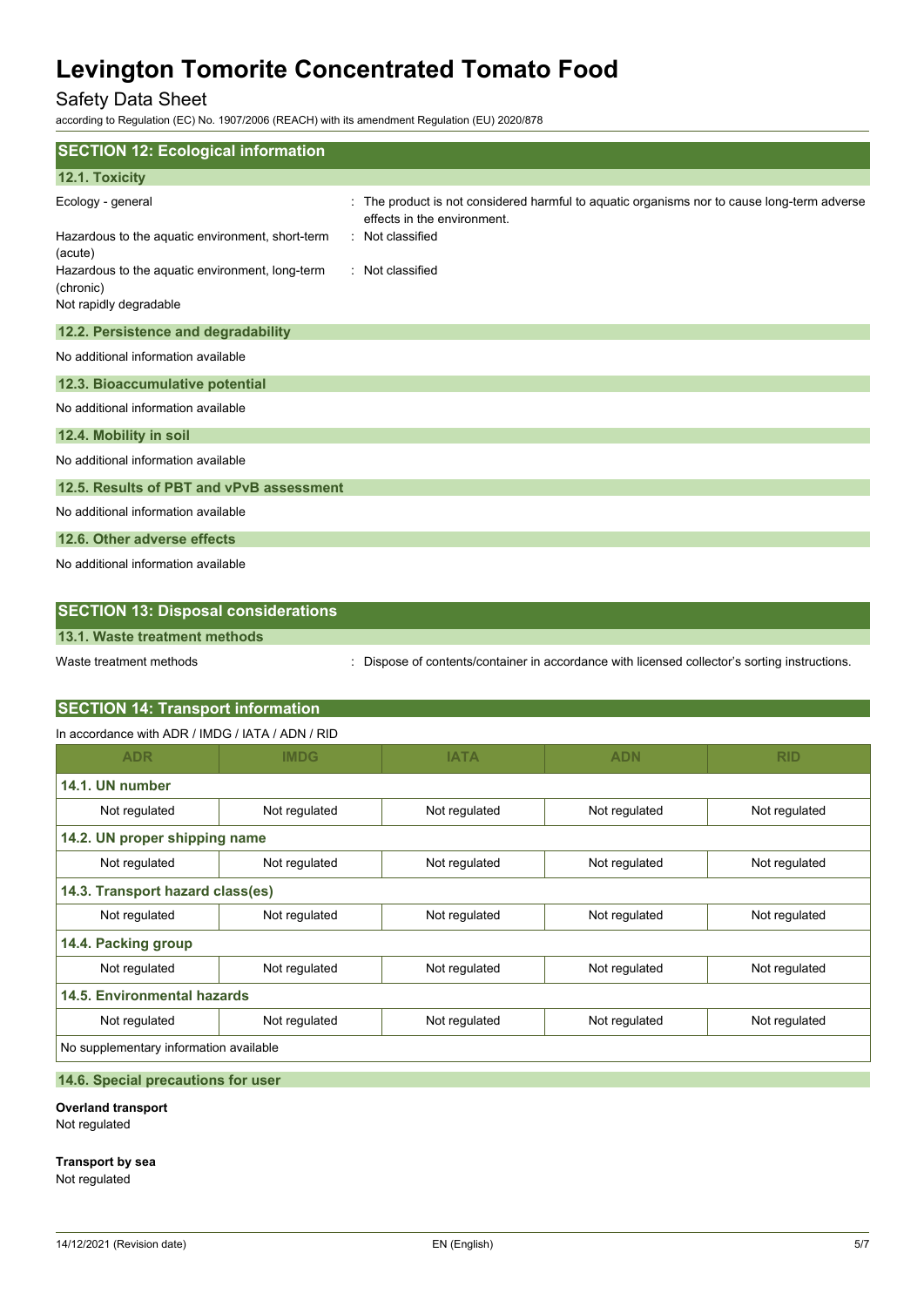# Safety Data Sheet

according to Regulation (EC) No. 1907/2006 (REACH) with its amendment Regulation (EU) 2020/878

**Air transport**

Not regulated

**Inland waterway transport** Not regulated

**Rail transport**

Not regulated

**14.7. Transport in bulk according to Annex II of Marpol and the IBC Code**

Not applicable

# **SECTION 15: Regulatory information**

**15.1. Safety, health and environmental regulations/legislation specific for the substance or mixture**

#### **15.1.1. EU-Regulations**

Contains no REACH substances with Annex XVII restrictions

Contains no substance on the REACH candidate list

Contains no REACH Annex XIV substances

Contains no substance subject to Regulation (EU) No 649/2012 of the European Parliament and of the Council of 4 July 2012 concerning the export and import of hazardous chemicals.

Contains no substance subject to Regulation (EU) No 2019/1021 of the European Parliament and of the Council of 20 June 2019 on persistent organic pollutants

Contains no substance subject to Regulation (EU) 2019/1148 of the European Parliament and of the Council of 20 June 2019 on the marketing and use of explosives precursors.

#### **15.1.2. National regulations**

No additional information available

**15.2. Chemical safety assessment**

No chemical safety assessment has been carried out

#### **SECTION 16: Other information**

| Indication of changes |                                                               |          |                 |  |
|-----------------------|---------------------------------------------------------------|----------|-----------------|--|
| <b>Section</b>        | <b>Changed item</b>                                           | Change   | <b>Comments</b> |  |
|                       | Supersedes                                                    | Added    |                 |  |
|                       | <b>Revision date</b>                                          | Modified |                 |  |
| 15.1                  | Other information, restriction and prohibition<br>regulations | Removed  |                 |  |

| <b>Abbreviations and acronyms:</b> |                                                                                                 |  |
|------------------------------------|-------------------------------------------------------------------------------------------------|--|
| <b>ADN</b>                         | European Agreement concerning the International Carriage of Dangerous Goods by Inland Waterways |  |
| <b>ADR</b>                         | European Agreement concerning the International Carriage of Dangerous Goods by Road             |  |
| ATE                                | <b>Acute Toxicity Estimate</b>                                                                  |  |
| <b>BCF</b>                         | Bioconcentration factor                                                                         |  |
| <b>BLV</b>                         | <b>Biological limit value</b>                                                                   |  |
| <b>BOD</b>                         | Biochemical oxygen demand (BOD)                                                                 |  |
| <b>COD</b>                         | Chemical oxygen demand (COD)                                                                    |  |
| <b>DMEL</b>                        | Derived Minimal Effect level                                                                    |  |
| <b>DNEL</b>                        | Derived-No Effect Level                                                                         |  |
| EC-No.                             | European Community number                                                                       |  |